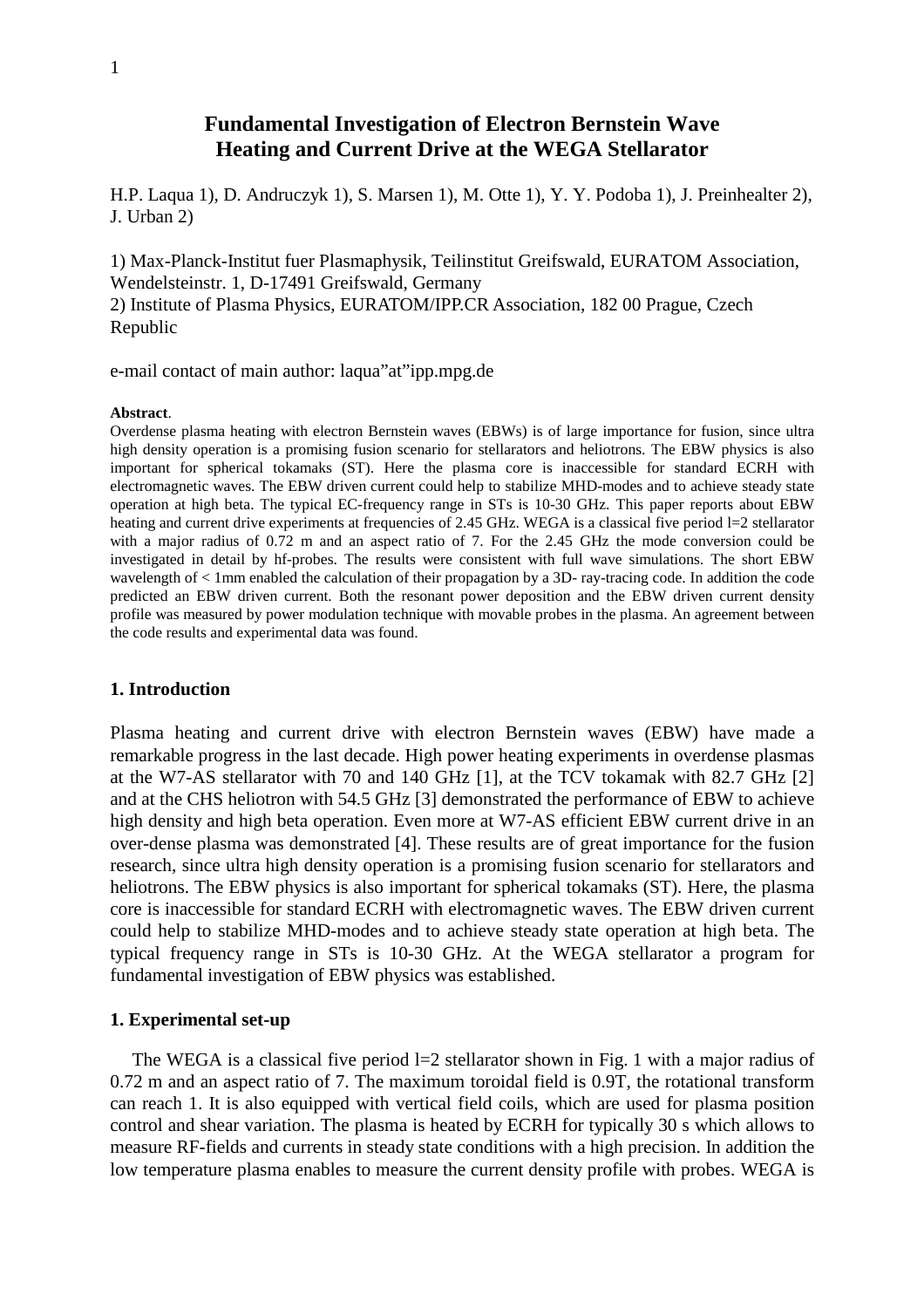also equipped with an iron OH-transformer with a capability of 440 mVs, which was only used to measure the toroidal plasma current. The device, which was originally build for the development of lower hybrid heating in Grenoble (France), was transferred to Greifswald for fundamental plasma physics research.



*Fig. 1 Coil system of WEGA stellarator*

## **2. EBW heating**

EBWs are electrostatic waves. Therefore, they have to be exited by mode conversion from electromagnetic waves. The most favourable scheme is the two step conversion from an ordinary wave (O-wave) into an extraordinary wave (X-wave) and finally into a Bernstein wave. This so called OXB-mode conversion could be investigated in detail using the 2.45 GHz heating system [5]. Here, the cut-off density is very low. As a consequence, the mode conversion region was shifted to the scrape-off plasma outside the separatrix, where the normalised density gradient length  $k_0L_n \approx 5$  was favourable for OXB-mode conversion. In addition, the long wavelength provided a unique opportunity to investigate the mode conversion process in detail using radially resolved measurements of the phase and amplitude of the waves involved. A two-dimensional finite-difference time-domain full wave code was developed to compare calculated and measured microwave propagation and mode conversion results. The probe measurements clearly show the transition of the O-wave into the X-wave in the mode conversion region. The EBW heating process itself was investigated by the modulation (12.5 kHz) of a part of the microwave power (26 kW magnetron) and the observation of the concomitant oscillations in the electron temperature and density [5]. Even though the vacuum wavelength for 2.45 GHz is of the same order as the plasma dimensions, the wavelength of the EBWs is below 1 mm. Therefore their propagation could be calculated by a 3D ray-tracing code, which also took into account the antenna coupling efficiency [6]. In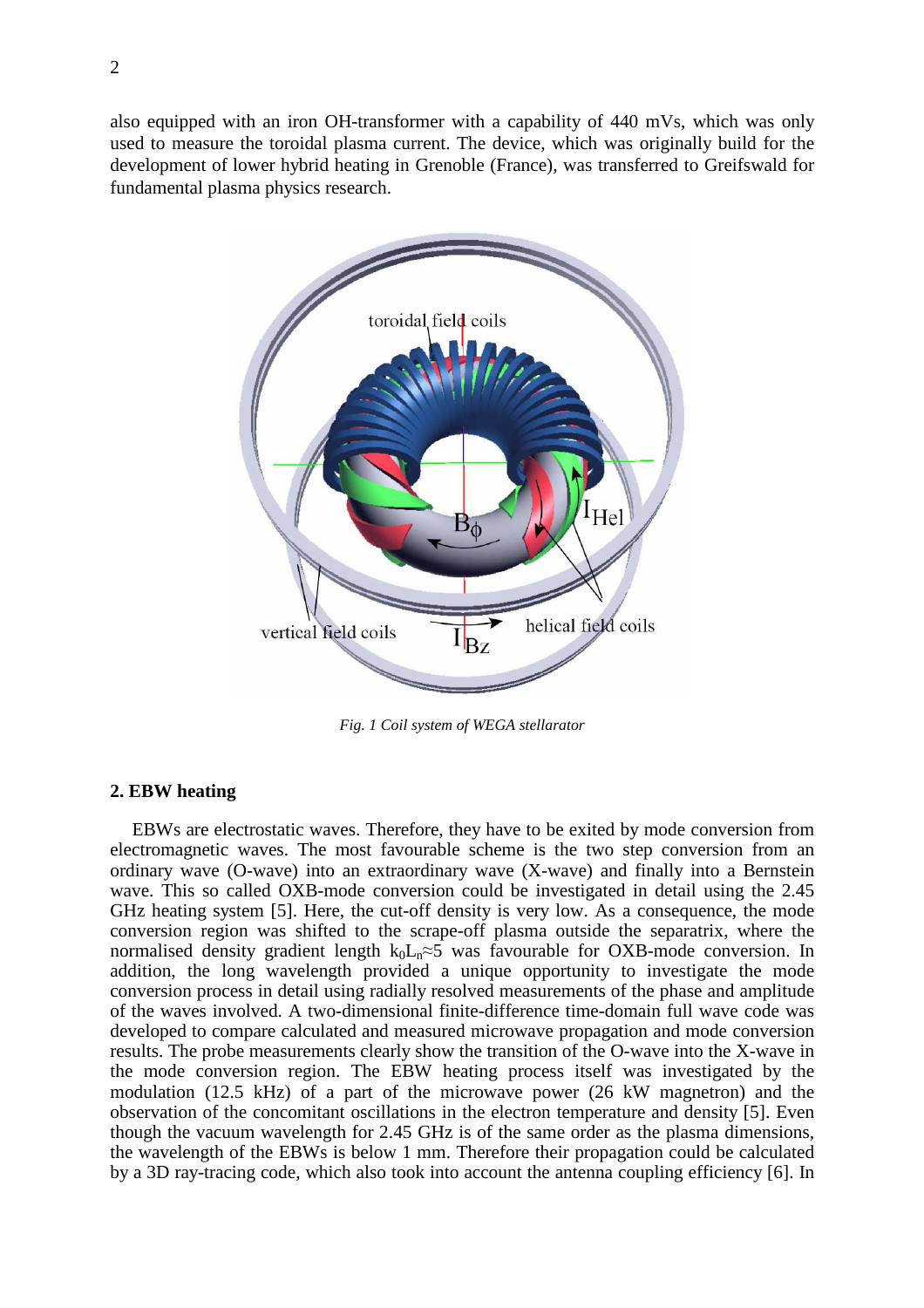Fig. 2 the EBW rays are shown in the equatorial and poloidal projection. The code calculates the OXB conversion efficiency of the individual ray at the position, where it is generated. Even though the starting  $N_{\text{II}}$  spectrum is determined by the  $N_{\text{II}}$  spectrum of the emitting antenna,  $N_{\parallel}$  increases to values up to 20 when the rays propagate through the plasma. The calculation could reproduce the strongly Doppler shifted absorption found in the experiments (see Fig. 3). Even though the calculated power deposition is more central the optimum is at 0.65  $B_c$  as in the experiment.  $B_c$  is the resonant central magnetic field for 2.45 GHz (87 mT).



*Fig. 2 left) Ray trajectories of EBW's in equatorial projection. right) Development of N*׀ ׀  *during propagation until absorption for the individual EBW rays calculated by the 3D ray-tracing code.* 



*Fig. 3 Power deposition profiles for different magnetic field strength, achieved from probe measurement (left) and ray-tracing calculation (right). In addition in the sensitivity on different profiles of the supra-thermal electrons with a temperature of 150 eV was tested.*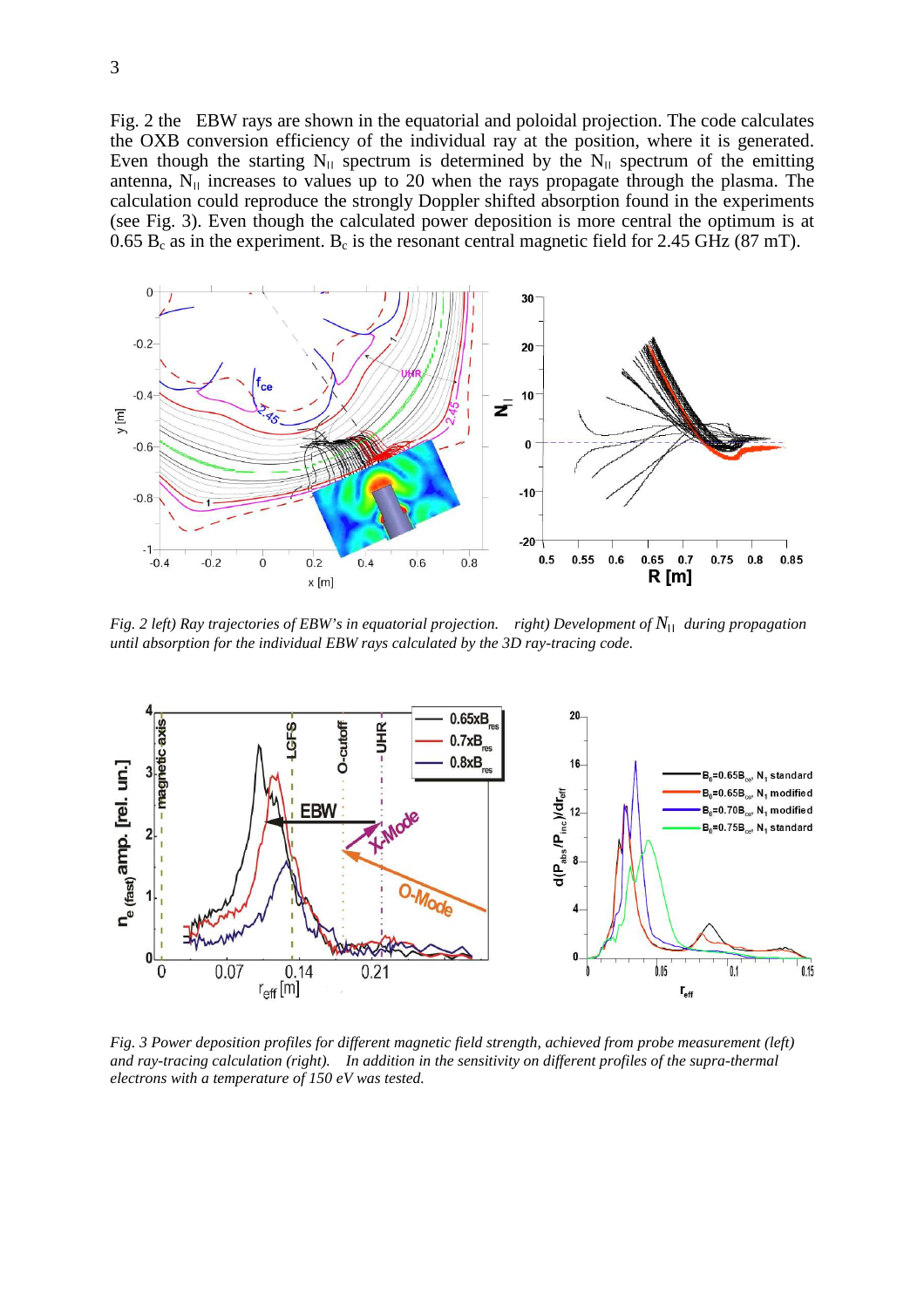#### **4. EBW current drive**

The change of  $N_{\text{II}}$  for the EBWs is mainly due to the magnetic field, which leads to a propagation of nearly all rays into one direction independently whether they have been emitted from the left or right antenna lobe. The asymmetrical development of the  $N_{\text{II}}$  component generates a toroidal current which is driven by EBWs. This current could be measured by an external Rogowski coil and the short-circuited primary winding of the WEGA transformer coil. A high precision was achieved by making use of the long discharge length, which is possible at the WEGA stellarator. In typically 30 s the 6 kW magnetron power was modulated with 100% amplitude with frequencies between 27 Hz and 90 Hz. A second magnetron was sustaining the plasma with additional 6 kW. Since the plasma was stationary for more than 25 s, an average over all modulation cycles gives a precise measure of the driven current. The highest current was achieved at iota= 0.2 with 45 A for 6 kW modulation and 6 kW constant power. The modelling of the EBW driven current in WEGA turned out to be difficult. Firstly, the profiles of density and temperature are known from probe measurement only, which give some impreciseness due to the plasma perturbation by the probe itself. Secondly, probe measurements indicate that in addition to the thermal electron at 10-20 eV a supra-thermal population of approximately 10 % with an energy of 150-300 eV exists. Those electrons are probably the main source of the driven current. Even more the EBW absorption takes place at the Doppler down shifted first harmonic resonance as well as at the Doppler up-shifted second harmonic resonance. Both processes generate counter-acting currents. In addition collision with the Ions and neutrals should be taken into account, which reduces the current drive efficiency. However, only little influence of the neutral gas pressure on the CD-efficiency was found in the experiments. This was explained by the model, which shows that the electron ion collisions are the dominating process. Further sensitivity studies have been performed. The EBW current rises linearly with the driving power. The dependence on the additional nonmodulated power is week, but shows an increase of the current of 20% when the power is varied from 3 kW to 6 kW. Probably, here the higher number of supra-thermal electrons is compensated by the unavoidable density increase with the total power. The Fish-Boozermechanism is assumed to be responsible for the EBW driven current. The Okhawa mechanism can be excluded since for large  $N_{\parallel}$  the interaction in the phase space takes place far from the trapped particle region. The EBW-current was calculated from the formula in [7]. The knowledge of the total EBW driven current is probably not sufficient to test the modelling, but the low temperature plasma gives access to measurement of the current density directly by current probes, which are moved through the plasma during the discharge. These mini-Rogowski coils consist of a stainless steel tube of 1.3 mm diameter, which forms a loop of 10 mm diameter. Inside the tube there is a coil with typically 500 windings. The tube is covered by insulating ceramics powder. The measured current density profile exhibited two counteracting currents at a magnetic field of  $0.65 B<sub>c</sub>$  as shown in Fig. 4. At this magnetic field we found the best heating efficiency. It should be noted that most of the current is driven at the outer radii, thus the total current is negative. But the characteristic positive current contribution could be also predicted by the model. Even more the positive central current vanishes when the magnetic field is increased, which is consistent with the model prediction shown in Fig. 5. The total current of 7.5 A/kW, measured by the ohmic transformer is comparable with the code prediction of 5.6-13 A/kW. The uncertainty of the electron distribution prohibits a more precise prediction. The more spectacular reversal of the total toroidal current due to varying the vertical field could not be explained by the modelling yet. Even though only one control parameter was varied in the experiment the result was a variation of the many plasma parameters like magnetic shear and plasma position in respect to the antenna. As a consequence the mode conversion efficiency was changed. In addition the temperature and density profiles were modified. Therefore this case needs more detailed experimental and theoretical investigation, which is underway.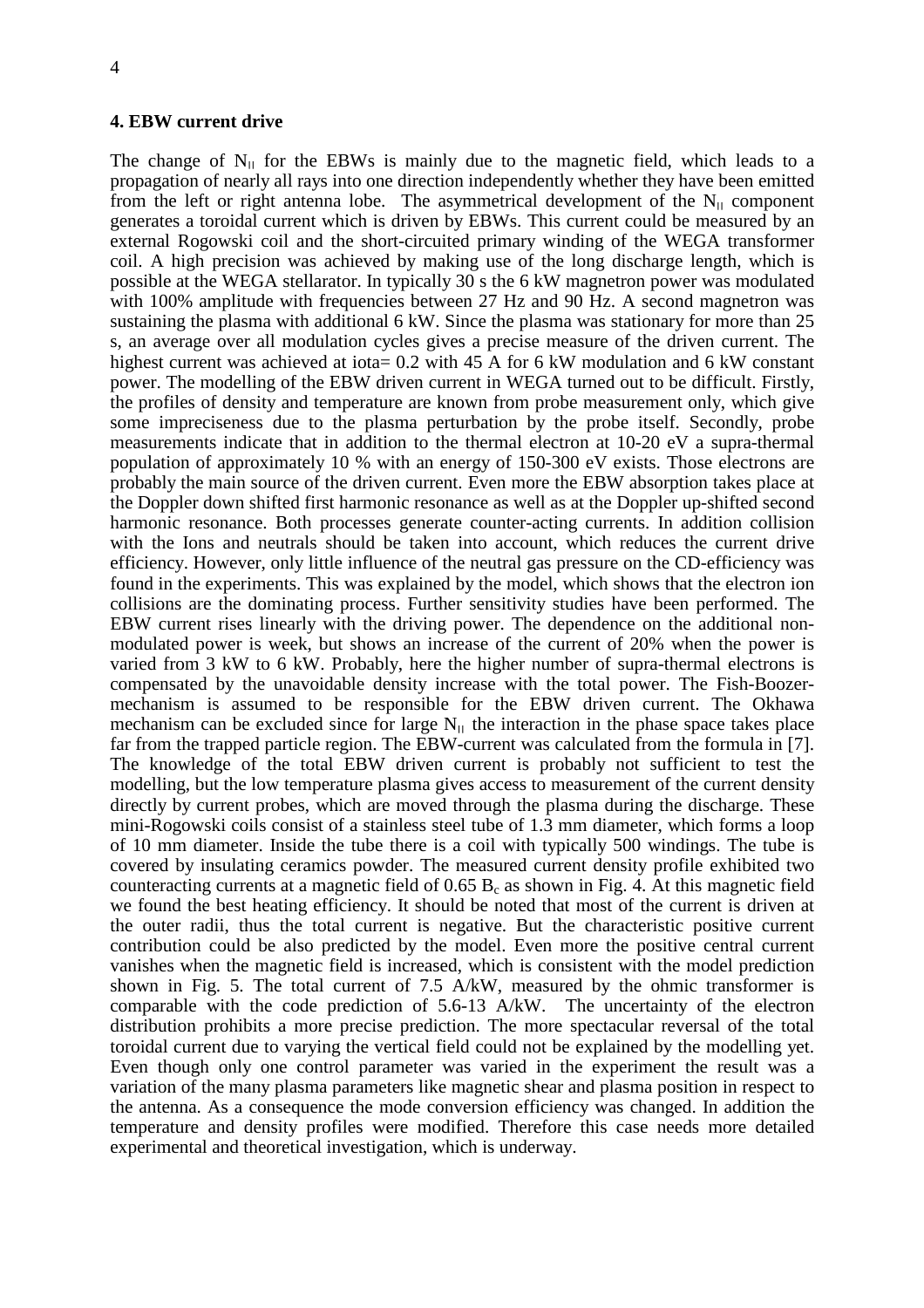

*Fig. 4 Experimental current density profiles measured by a movable Rogowski coil for 6 kW injected power.* 



*Fig. 5 Calculated current density for different central toroidal field.* 

# **4. Conclusions**

At the WEGA stellarator detailed investigation of EBW generation and propagation at low frequency (2.45 GHz) has been performed. The mode conversion was simulated with a full wave code. The EBW propagation and absorption were consistent with 3D ray-tracing calculations taking into account a supra-thermal electron distribution. The predicted EBWcurrent was found experimentally. Even though the detailed modelling of the EBW-current drive turns out to be difficult at WEGA, the different processes and contribution have been identified and sensitivity studies have been performed both in model and in experiment. Thus the magnetic variability of WEGA allows unique tests of modelling EBW propagation as well as their phase space interaction.